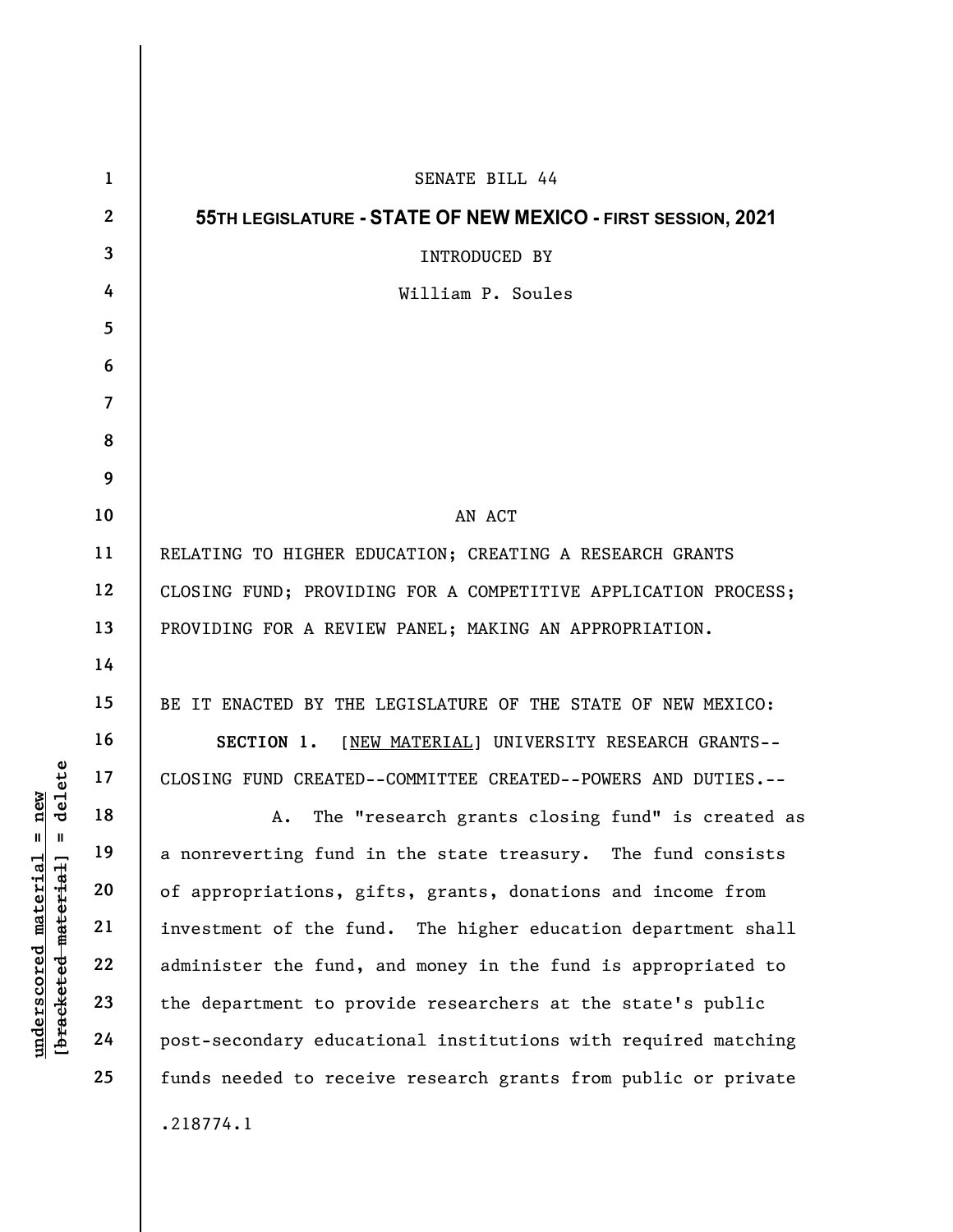sources. Disbursements from the fund shall be on warrants of the secretary of finance and administration pursuant to vouchers signed by the secretary of higher education or the secretary's authorized representative.

5 6 7 8 9 10 11 12 13 14 15 16 B. A state public post-secondary educational institution may apply to the higher education department for a grant from the research grants closing fund in accordance with rules promulgated by the department to be used to meet matching fund requirements of research grants. Closing grants shall be based on a competitive process with applications reviewed by a panel of experts established by the department in consultation with the presidents of those state public post-secondary educational institutions. The review panel shall judge proposals based on excellence in research design and other factors, if any, determined by the department and announced when grant applications are being sought.

C. To apply for a closing grant, a state public post-secondary educational institution must have equal or greater matching funds for the research proposal from sources other than the state.

UNDERENDENT MATHEM 19<br>
UNDERENDENT MATHEM 19<br>
UNDERWHEND 20<br>
UNDERWHEND 21<br>
UNDERWHEND 22<br>
UNDERWHEND 22<br>
UNDERWHEND 22<br>
UNDERWHEND 22<br>
UNDERWHEND 22<br>
UNDERWHEND 22<br>
UNDERWHEND 22<br>
UNDERWHEND 22<br>
UNDERWHEND 22<br>
UNDERWHEND SECTION 2. APPROPRIATION.--Ten million dollars (\$10,000,000) is appropriated from the general fund to the research grants closing fund for expenditure in fiscal year 2022 and subsequent fiscal years to carry out the purposes of the fund. Any unexpended or unencumbered balance remaining at .218774.1

17

18

19

20

21

22

23

24

25

1

2

3

4

 $- 2 -$